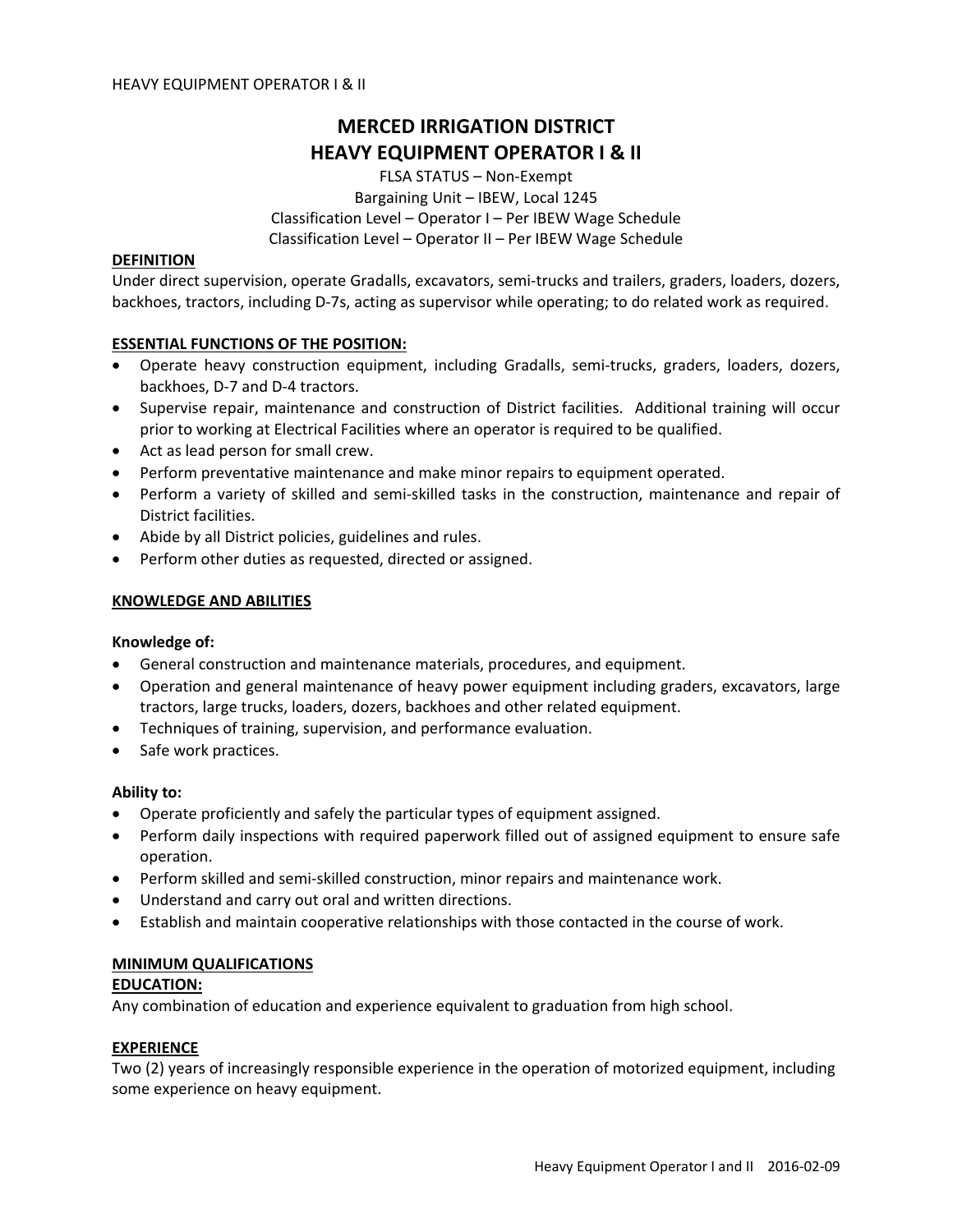# HEAVY EQUIPMENT OPERATOR I & II

# **NECESSARY SPECIAL REQUIREMENT**

- Possession of Class A California Driver's License with Tanker Endorsement.
- A Department of Motor Vehicles "Driver Record Information" print‐out will be required at time of hire. Must be enrolled in District's DMV pull-notice program.
- Will be required to pass written and skills test, prior to award.

# **QUALIFICATIONS – HEAVY EQUIPMENT OPERATOR II**

- Upon completion of five (5) years as a Heavy Equipment Operator I and qualified to operate:
	- Peterbuilt tractor & low bed trailer,
	- Caterpillar/dozer tractors (D‐4 & D‐6),
	- Backhoe/loader tractor,
	- Tracked excavator,
	- Gradall;
	- As an Operator II with time and training will be qualified to operator a Motor Grader. The District will provide training on the equipment in the course of regularly scheduled work.
- Handle a variety of duties which may be interrupted or changed by immediate circumstances.

# **TYPICAL PHYSICAL DEMANDS:**

The physical and mental demands of this position are described below. Reasonable accommodations may be made to enable individuals with disabilities to perform the essential functions of the position.

- Operates District vehicles and heavy equipment used in construction, maintenance, and repair work.
- Must be able to push, pull, reach, and lift equipment and parts weighing up to fifty (50) pounds.
- Stoops, kneels, crouches, crawls, and climbs during field maintenance and repair work.
- Works in an environment with exposure to dust, dirt, and/or weed abatement chemicals, and significant temperature changes between heat and cold.
- Communicates orally with District staff in face-to-face, one-to-one settings.
- Regularly uses a telephone and radio for communication.
- May sit or stand and walk on uneven terrain for extended time periods.
- Hearing, vision, and eye-hand coordination sufficient to operate heavy equipment foot and hand controls and to maintain good awareness during maintenance and construction jobs.

| Sitting:    | Remains in a seated position for up to eight (8) hours per day                                |
|-------------|-----------------------------------------------------------------------------------------------|
| Hands/Arms: | Operates equipment for up to eight (8) hours per day                                          |
| Lifting:    | Raises and lowers supplies and equipment up to fifty (50) pounds.                             |
| Stooping:   | Bends body downward and forward by bending at the knees or waist                              |
| Talking:    | Expresses ideas and shares information by means of spoken work in person and by<br>telephone. |
| Hearing:    | Hears well enough to receive communications in person and by telephone.                       |
| Vision:     | Operates vehicles and office equipment.                                                       |

#### **ENVIRONMENTAL FACTORS:**

- Exposure to the sun: 90% or less work time spent outside a building and exposed to the sun.
- Irregular or extended work hours: Per the Memorandum of Understanding (MOU).
- Work performed in an outside environment with exposure to dust, dirt and significant temperature changes between heat and cold.